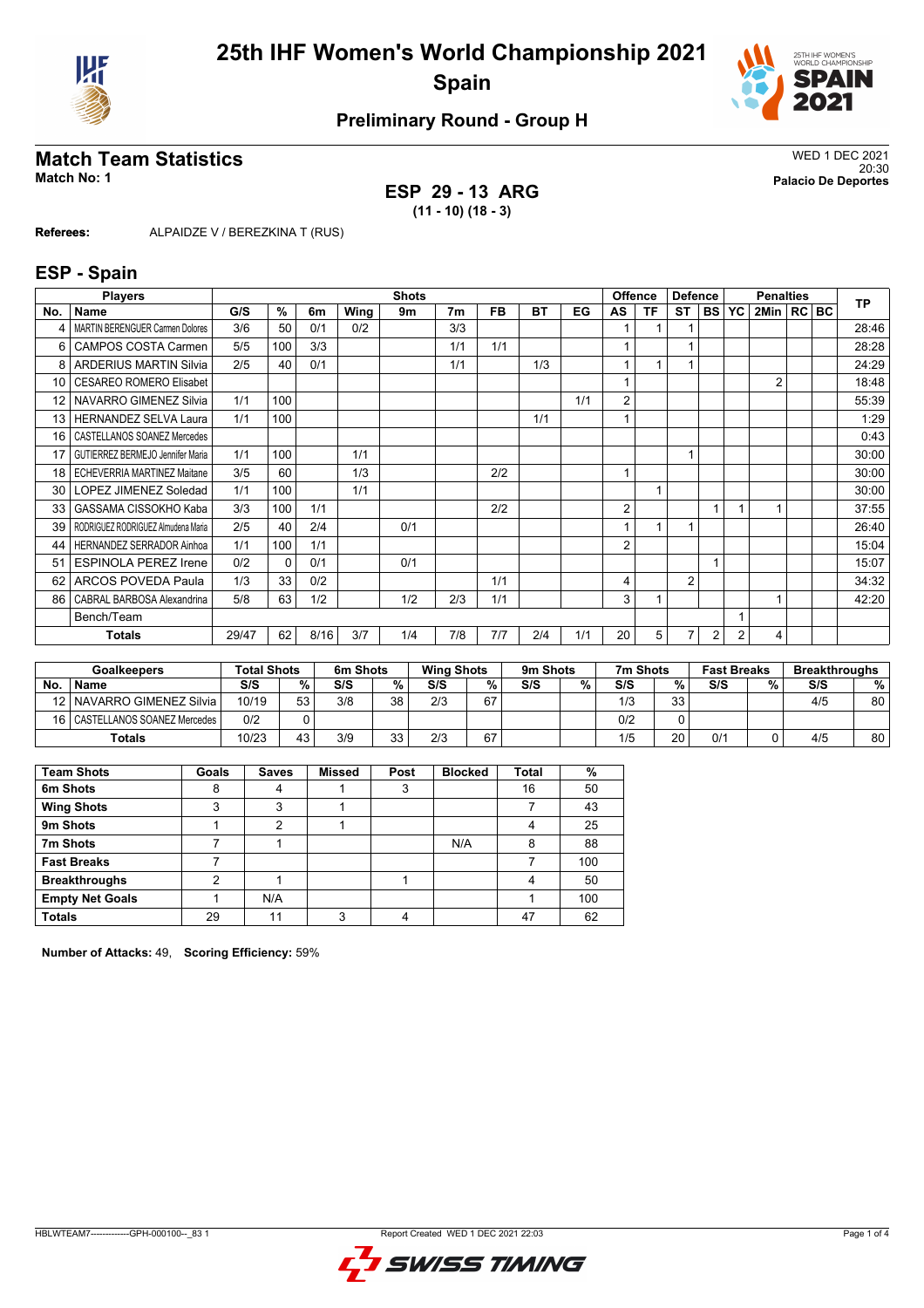



## **Match Team Statistics** WED 1 DEC 2021

**ESP 29 - 13 ARG (11 - 10) (18 - 3)**

20:30 **Match No: 1 Palacio De Deportes**

#### **Referees:** ALPAIDZE V / BEREZKINA T (RUS)

#### **ESP - Spain**

#### **Shots Distribution Players** Goals / Shots 4 MARTIN BERENGUER C 6 CAMPOS COSTA C 8 ARDERIUS MARTIN S 10 CESAREO ROMERO E 12 NAVARRO GIMENEZ S 13 HERNANDEZ SELVA L 16 CASTELLANOS SOANEZ  $1/3$ 1/1 3/3  $1/1$ 11<br>11<sup>11</sup> йĄ ji k A A ĵ, n n 1/1 H)  $\blacksquare$  0/1  $1/1$   $1/1$ ā r.  $1/1$  1/1 х. u a ù. υø 1-Missed 1-Post

17 GUTIERREZ BERMEJO 18 ECHEVERRIA MARTINE 30 LOPEZ JIMENEZ SO 33 GASSAMA CISSOKHO KO 39 RODRIGUEZ RODRIGUEZ 44 HERNANDEZ SERRADORO 151 ESPINOLA PEREZ I

| 111<br>111<br>17 L<br>- 17.           | 1/1                |                                                      | 111<br>$\mathbf{L}$                              |        |
|---------------------------------------|--------------------|------------------------------------------------------|--------------------------------------------------|--------|
| $\overline{A}$ $\overline{A}$<br>17 I |                    | 111                                                  | 0/1<br>$\blacksquare$ $\blacksquare$ 0/1<br>- 11 |        |
| <b>A</b> 14<br>.                      | $\bigcap$ /1<br>υı | 0/1<br>1/1<br>414<br>414<br>н<br>.<br>$\blacksquare$ | 414<br>.                                         |        |
| 1-Missed                              |                    | 1-Missed                                             |                                                  | 1-Post |

|        |        | 62 ARCOS POVEDA P 86 CABRAL BARBOSA A |  |  |  |  |  |
|--------|--------|---------------------------------------|--|--|--|--|--|
|        | 0/1    | 212                                   |  |  |  |  |  |
|        |        | 1/2                                   |  |  |  |  |  |
| 1/2    | 212    |                                       |  |  |  |  |  |
| 1-Post | 1-Post |                                       |  |  |  |  |  |

**Team**

3-Missed 4-Post



# Saves / Shots

| 1/2 |     | 1/2 |
|-----|-----|-----|
| 1/5 | 1/1 | 3/3 |
| 2/4 | 1/1 | 0/5 |

| 12 NAVARRO GIMENEZ S |     |                       |  |  |  |  |  |  |  |  |
|----------------------|-----|-----------------------|--|--|--|--|--|--|--|--|
| 1/2                  |     | 1/1                   |  |  |  |  |  |  |  |  |
| 1/4                  | 1/1 | 3/3                   |  |  |  |  |  |  |  |  |
| 2/4                  | 1/1 | 0/3                   |  |  |  |  |  |  |  |  |
|                      |     | 16 CASTELLANOS SOANEZ |  |  |  |  |  |  |  |  |

|  | 0/2 |  |
|--|-----|--|

HBLWTEAM7-------------GPH-000100--\_83 1 Report Created WED 1 DEC 2021 22:03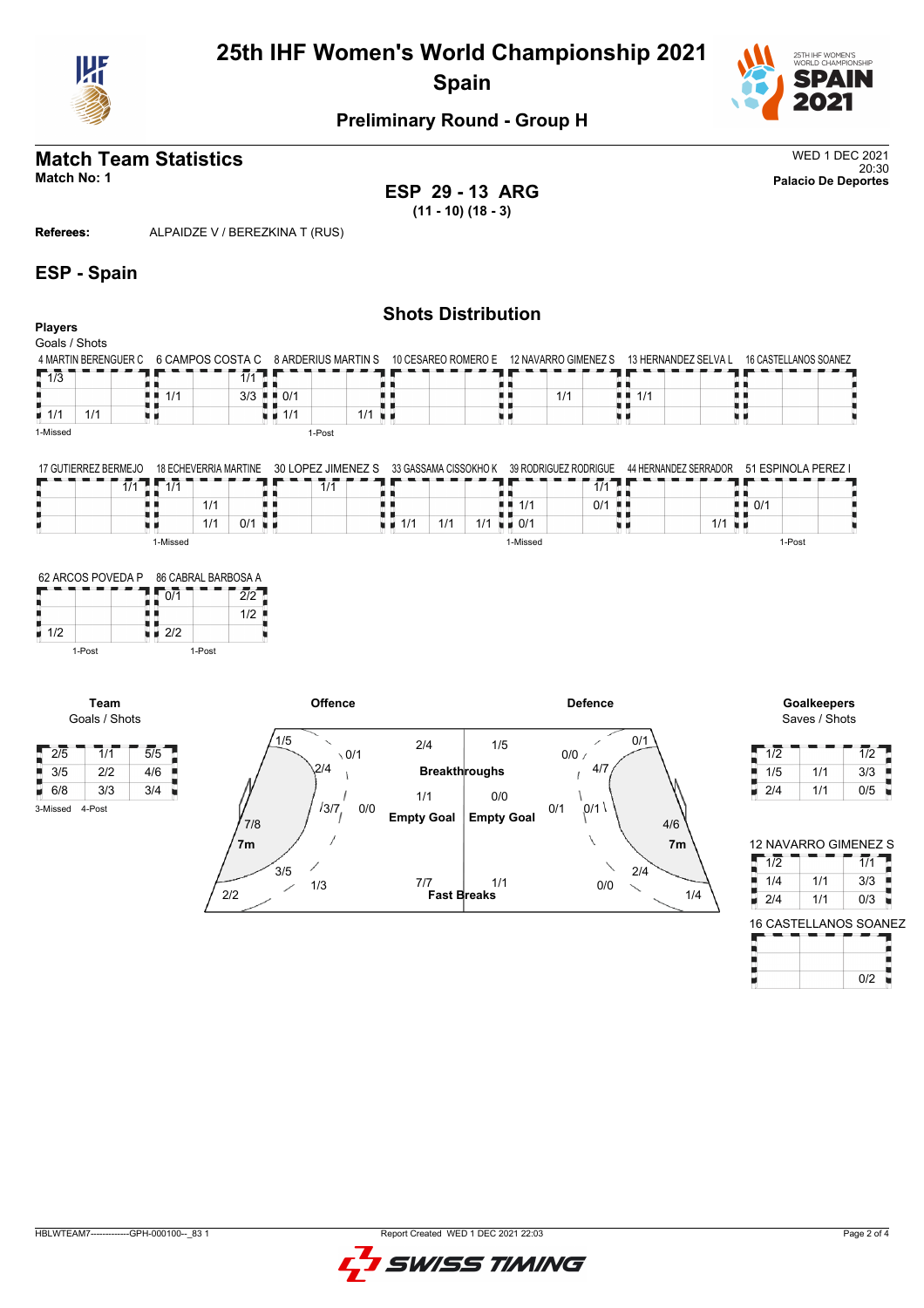



# **Match Team Statistics** WED 1 DEC 2021

**ESP 29 - 13 ARG (11 - 10) (18 - 3)**

20:30 **Match No: 1 Palacio De Deportes**

**Referees:** ALPAIDZE V / BEREZKINA T (RUS)

#### **ARG - Argentina**

|                                          | <b>Players</b>                      | <b>Shots</b>                             |          |                               |      |      |          |                |           | <b>Offence</b><br><b>Defence</b> |      |     | <b>Penalties</b>   |                          |              |   | <b>TP</b>            |  |     |       |
|------------------------------------------|-------------------------------------|------------------------------------------|----------|-------------------------------|------|------|----------|----------------|-----------|----------------------------------|------|-----|--------------------|--------------------------|--------------|---|----------------------|--|-----|-------|
| No.                                      | <b>Name</b>                         | G/S                                      | %        | 6m                            | Wing | 9m   |          | 7 <sub>m</sub> | <b>FB</b> | BT                               | EG   | AS  | <b>TF</b>          | <b>ST</b>                | <b>BS YC</b> |   | 2Min   RC   BC       |  |     |       |
|                                          | <b>CARRATU Marisol</b>              |                                          |          |                               |      |      |          |                |           |                                  |      |     |                    |                          |              |   |                      |  |     | 47:38 |
| 4                                        | <b>URBAN MEDEL Rosario Victoria</b> | 3/7                                      | 43       | 2/3                           | 1/4  |      |          |                |           |                                  |      |     |                    |                          |              |   |                      |  |     | 42:27 |
| 5                                        | PIZZO Manuela                       | 2/4                                      | 50       | 0/1                           |      |      |          | 2/3            |           |                                  |      |     | $\overline{2}$     |                          |              |   |                      |  |     | 33:32 |
| 6                                        | <b>GARCIA Graciela Ayelen</b>       |                                          |          |                               |      |      |          |                |           |                                  |      |     |                    |                          |              |   |                      |  |     | 16:44 |
| 7                                        | <b>CAMPIGLI Rocio</b>               |                                          |          |                               |      |      |          |                |           |                                  |      |     | 1                  |                          |              |   |                      |  |     | 10:20 |
| 10 <sup>1</sup>                          | <b>MENDOZA Luciana</b>              | 0/3                                      | $\Omega$ | 0/2                           |      |      |          |                |           | 0/1                              |      |     | 3                  |                          |              |   |                      |  |     | 23:41 |
| 12                                       | ROSALEZ Fatima Ayelen               |                                          |          |                               |      |      |          |                |           |                                  |      |     |                    |                          |              |   |                      |  |     | 8:34  |
| 13                                       | <b>GAVILAN Giuliana</b>             | 1/1                                      | 100      | 1/1                           |      |      |          |                |           |                                  |      |     | -1                 |                          |              |   |                      |  |     | 23:40 |
| 15                                       | <b>MENA Antonela Lucia</b>          |                                          |          |                               |      |      |          |                |           |                                  |      |     |                    |                          |              |   |                      |  |     | 28:48 |
| 17                                       | <b>CAVO Malena</b>                  | 2/5                                      | 40       | 1/2                           |      |      |          |                |           | 1/3                              |      | 3   |                    |                          |              |   |                      |  |     | 36:27 |
| 18                                       | <b>SANS Macarena</b>                |                                          |          |                               |      |      |          |                |           |                                  |      |     | 3                  |                          |              |   |                      |  |     | 19:10 |
| 21                                       | <b>GANDULFO Macarena</b>            |                                          |          |                               |      |      |          |                |           |                                  |      |     |                    |                          |              |   |                      |  |     | 4:56  |
| 22                                       | <b>KARSTEN Elke Josselinne</b>      | 3/5                                      | 60       | 0/1                           |      |      |          | 2/3            | 1/1       |                                  |      |     | 8                  | $\overline{ }$           |              |   |                      |  |     | 47:08 |
| 23                                       | <b>CISNEROS VILLAR Valentina</b>    | 0/1                                      | $\Omega$ |                               | 0/1  |      |          |                |           |                                  |      |     |                    |                          |              |   |                      |  |     | 20:01 |
| 25                                       | CASASOLA Micaela                    | 1/3                                      | 33       | 1/1                           |      | 0/1  |          |                |           | 0/1                              |      |     | $\overline{2}$     |                          |              |   |                      |  |     | 35:36 |
| 26                                       | <b>DALLE CRODE Lucia</b>            | 1/1                                      | 100      | 1/1                           |      |      |          |                |           |                                  |      |     |                    |                          |              |   |                      |  |     | 21:18 |
|                                          | Bench/Team                          |                                          |          |                               |      |      |          |                |           |                                  |      |     |                    |                          |              |   |                      |  |     |       |
|                                          | <b>Totals</b>                       | 13/30<br>43<br>1/5<br>0/1<br>6/12<br>4/6 |          |                               |      |      |          | 1/1            | 1/5       |                                  | 8    | 22  | 1                  |                          |              | 5 |                      |  |     |       |
|                                          |                                     |                                          |          |                               |      |      |          |                |           |                                  |      |     |                    |                          |              |   |                      |  |     |       |
| <b>Total Shots</b><br><b>Goalkeepers</b> |                                     |                                          |          | 6m Shots<br><b>Wing Shots</b> |      |      | 9m Shots |                | 7m Shots  |                                  |      |     | <b>Fast Breaks</b> |                          |              |   | <b>Breakthroughs</b> |  |     |       |
| No.                                      | <b>Name</b>                         | S/S                                      |          | $\%$                          | S/S  | $\%$ | S/S      |                | $\%$      | S/S                              | $\%$ | S/S |                    | $\overline{\frac{9}{6}}$ | S/S          |   | %                    |  | S/S | %     |

| No. | <b>Name</b>                | S/S   | %               | S/S  | %      | S/S | %⊣              | S/S | %  | S/S | %      | S/S | % | S/S | %  |
|-----|----------------------------|-------|-----------------|------|--------|-----|-----------------|-----|----|-----|--------|-----|---|-----|----|
|     | l CARRATU Marisol          | 11/28 | 39 <sub>1</sub> | 4/10 | 40     | 3/4 | 75 <sub>1</sub> | 2/3 | 67 | 1/5 | 20     | 0/4 |   | 1/2 | 50 |
|     | 12   ROSALEZ Fatima Avelen | 0/10  | 0               | 0/2  | $\sim$ | 0/2 | r               |     |    | 0/3 | ∩<br>U | 0/2 |   | 0/1 |    |
|     | EG                         |       |                 |      |        |     |                 |     |    |     |        |     |   |     |    |
|     | <b>Totals</b>              | 11/40 | 28              | 4/12 | 33     | 3/6 | 50              | 2/3 | 67 | 1/8 | 13     | 0/7 |   | 1/3 | 33 |
|     |                            |       |                 |      |        |     |                 |     |    |     |        |     |   |     |    |

| <b>Team Shots</b>      | Goals | <b>Saves</b> | <b>Missed</b> | Post | <b>Blocked</b> | <b>Total</b> | %   |
|------------------------|-------|--------------|---------------|------|----------------|--------------|-----|
| 6m Shots               | 6     | 3            |               |      |                | 12           | 50  |
| <b>Wing Shots</b>      |       | 2            | 2             |      |                | 5            | 20  |
| 9m Shots               |       |              |               |      |                |              |     |
| 7m Shots               |       |              |               |      | N/A            | 6            | 67  |
| <b>Fast Breaks</b>     |       |              |               |      |                |              | 100 |
| <b>Breakthroughs</b>   |       | 4            |               |      |                | 5            | 20  |
| <b>Empty Net Goals</b> |       | N/A          |               |      |                |              |     |
| <b>Totals</b>          | 13    | 10           |               |      | ◠              | 30           | 43  |

**Number of Attacks:** 51, **Scoring Efficiency:** 25%